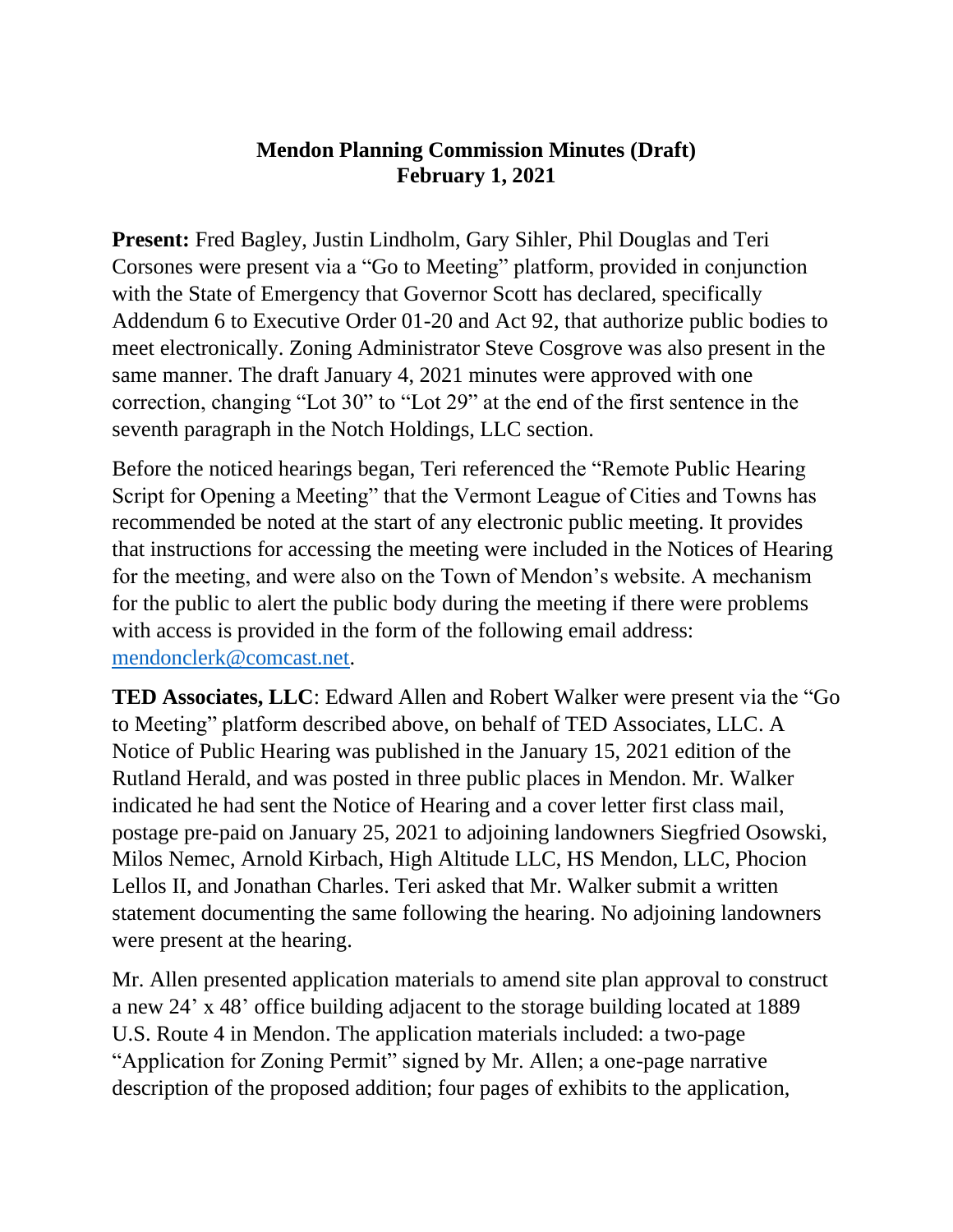including page one depicting the location and dimensions of the proposed addition, page two depicting the east view of the proposed addition, entrance door and exterior light location, page three depicting the south view of the proposed addition with window locations, and page four depicting the interior lay-out of the proposed addition, including 30' x 24' office space with moveable partitions, 18' x 24' storage space and 8' x 8' restroom space; and, a Vermont Department of Public Safety Division of Fire Safety document entitled " Fire Inspection Results" which provides that the addition will not require a sprinkler system and that fire department access is sufficient.

Mr. Allen explained that the proposed addition will be bolted to the existing storage building, and will be constructed of corrugated metal, similar to that of the existing storage building. The proposed addition will have the same brown/tan color combination as the existing storage building. The proposed addition will house the four office personnel who presently work in the existing retail store; no new personnel will be added. They will keep the same office hours, from 7:00 am – 5:30 pm, Monday through Friday, with some very occasional week-end work for service personnel. The proposed restroom will meet ADA handicap accessible standards.

The existing buildings are connected to the Alpine Pipeline. One additional unit will be purchased for the restroom in the proposed addition. The water testing area at the business will remain unchanged.

There are 39 parking spaces depicted on the approved site plan. No changes in vehicular or pedestrian circulation are expected in relation to the proposed addition. The parking, loading, and vehicular and pedestrian circulation criteria set forth in Section 501 of the Mendon Zoning Regulations are satisfied. No adverse impacts on adjacent properties from noise, light, odor, water run-off or excess refuse are expected.

Landscaping will consist of a grass area to the side and front of the proposed addition. Bushes approximately 3' in height will be planted in front of the building, similar to the bushes planted in front of the storage building. One small exterior light will be installed near the entrance door, illuminating downward instead of out towards Route 4. There may be a small employee sign on the front of the proposed addition, but no new signage on Route 4. Any new signage on Route 4 will require a signage application and approval by the Zoning Administrator.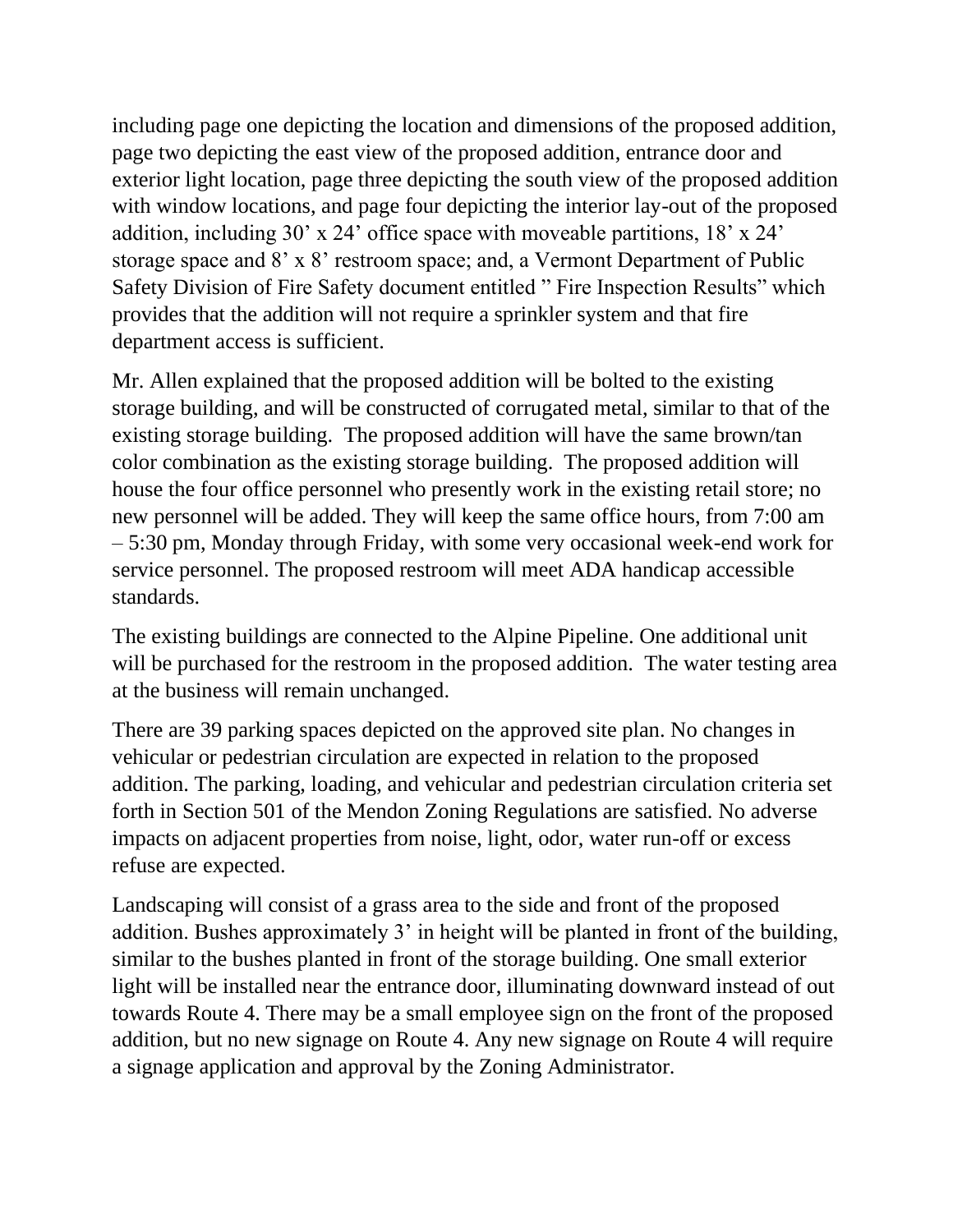The property is located in the Village District. The Dimensional Requirements for structures in the Village District are set forth in Section 303(f) of the Mendon Zoning Regulations. The proposed addition meets the 20' rear yard and the 40' front yard setbacks. The side yard setback is 15'. The site plan depicts a distance of 18' from the southeasterly corner of the proposed addition to the property line boundary. Phil Douglas indicated that the proper method of measurement is from the corner of the building to the property line, but in a line perpendicular to the property line. Given the proximity to the property line, a surveyor or licensed engineer will need to verify the side yard measurement prior to commencement of construction to confirm that the location of the proposed addition meets the 15' side yard setback requirement.

Mr. Walker indicated that he is meeting with Permit Specialist Rick Oberkirch at the Rutland office of the Vermont Agency of Natural Resources to verify what if any state permits might be required. They would like to start the construction in early May.

Phil made a motion to approve the application to amend sit plan approval, subject to Mr. Allen providing confirmation from a surveyor or licensed engineer that the side yard setback requirements are met, subject to Mr. Walker providing written confirmation of the notices to adjoining landowners, and subject to all necessary state permits being obtained. Gary seconded the motion and the motion unanimously carried.

**David Cooper:** David Cooper was present to inquire as to whether a change of use permit would be needed for property he owns at 2472 U.S. Route 4 in Mendon. The property had received site plan approval for retail space during Mendon Planning Commission hearings held on February 6 and February 9, 2017, when the property was owned by Jeffrey and Theresa Biasuzzi. Mr. Cooper would like to rent the property to a tenant who plans to operate a retail store for skin care and cosmetic services, with two employees and clients primarily by appointment. The hours of operation and number of persons on site will be similar to that approved for the previous business operation at the property.

Mr. Cooper provided the site plan that had been previously approved, as well as a copy of the existing Water Supply and Wastewater Disposal Permit WW-1-0499 dated July 19, 2000. Mr. Cooper re-furbished the handicap access ramp since he has owned the property. He was asked about snow build-up coming off the roof, and indicated that he hasn't encountered that as an issue. There is space between